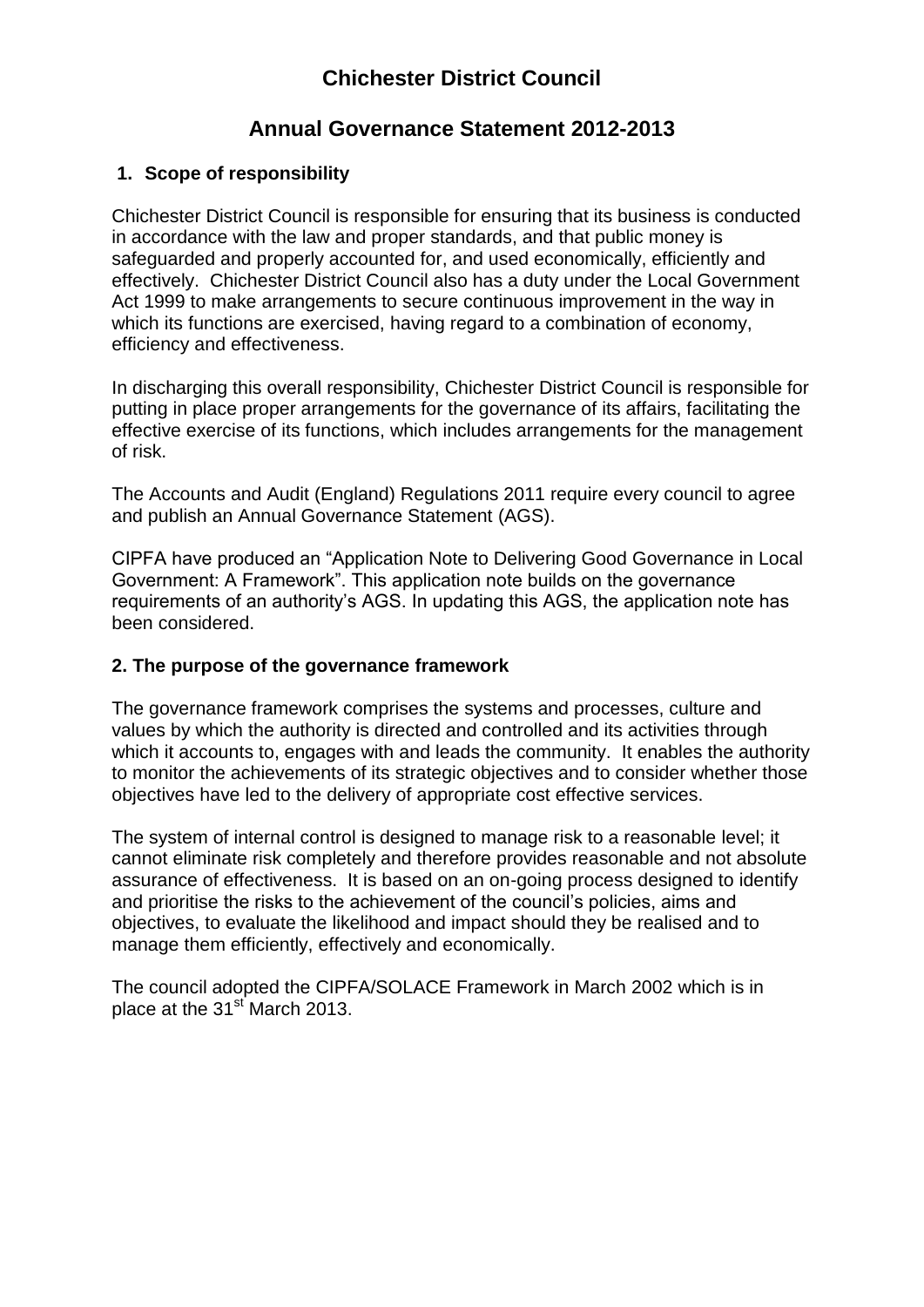## **3. The Principles of Good Governance**

The CIPFA/SOLACE framework Delivering Good Governance in Local Government sets out six core principles of good governance, these are:

## **3.1. Determining the council's purpose, its vision for the local area and intended outcomes for the Community**

Although the Sustainable Community Strategy for Chichester District 2009-2026 is no longer a statutory document the council continues to be informed by the priorities identified in it. These are developed further through the corporate plan that sets out the council's contribution to this partnership document. The council measures its key priorities by a range of performance indicators which are set out within the Corporate Plan and monitored through Covalent the council's performance monitoring software. Reports on the progress of these performance indicators are available on the council's internet site. In addition the Sustainable Community Strategy sets the vision for working in Partnerships with other local and national organisations supported by the Local Strategic Partnership (LSP) – Chichester in Partnership, including the publication of a consultation exercise undertaken with partners and stakeholders on behalf of the Local Strategic Partnership.

In November 2010 Cabinet received a report on "Transforming public services in Chichester District" when a new service model setting out the service requirement to meet the needs of the community in the context of the changing financial and policy environment was adopted. A number of services were identified outside of the model and consequently Assistant Directors were charged with reporting how the services outside the model could be disinvested and bring a report to Cabinet on how this could be achieved. These reports identified services that could be scaled down or provided differently to minimise the cost; these savings have been delivered.

Cabinet agreed the key financial principles of the 5 year financial strategy, which included continuing to review the council's costs in order to find further savings. All savings identified are reported on the member's bulletin board.

The council publishes its Annual Financial Accounts in accordance with the CIPFA guidelines and is committed to rebalancing public finances through a series of expenditure cuts. Uncertainty surrounds the current economic and financial climate and in particular public sector spending plans and it is clear that significant cuts of government funding to local councils will follow.

The council continues to track national events, quantifying local impact and taking early action to manage the impact. The objective is to put the council in the best possible position to deal with the financial issues it faces whilst still protecting the most vulnerable members of the community. It is important that the issues and the scale of the financial position are understood and the council is committed to finding solutions and options. A five year Financial Strategy and Plan was taken to Cabinet in December '12 and detailed the challenges facing the council to provide services that meet Community needs with a significantly reduced overall level of resource. The Council is anticipating further funding reductions over the course of the next five years and are projecting a deficit on our revenue position that must be addressed if we are to comply with the legal requirement of setting a balanced budget each year.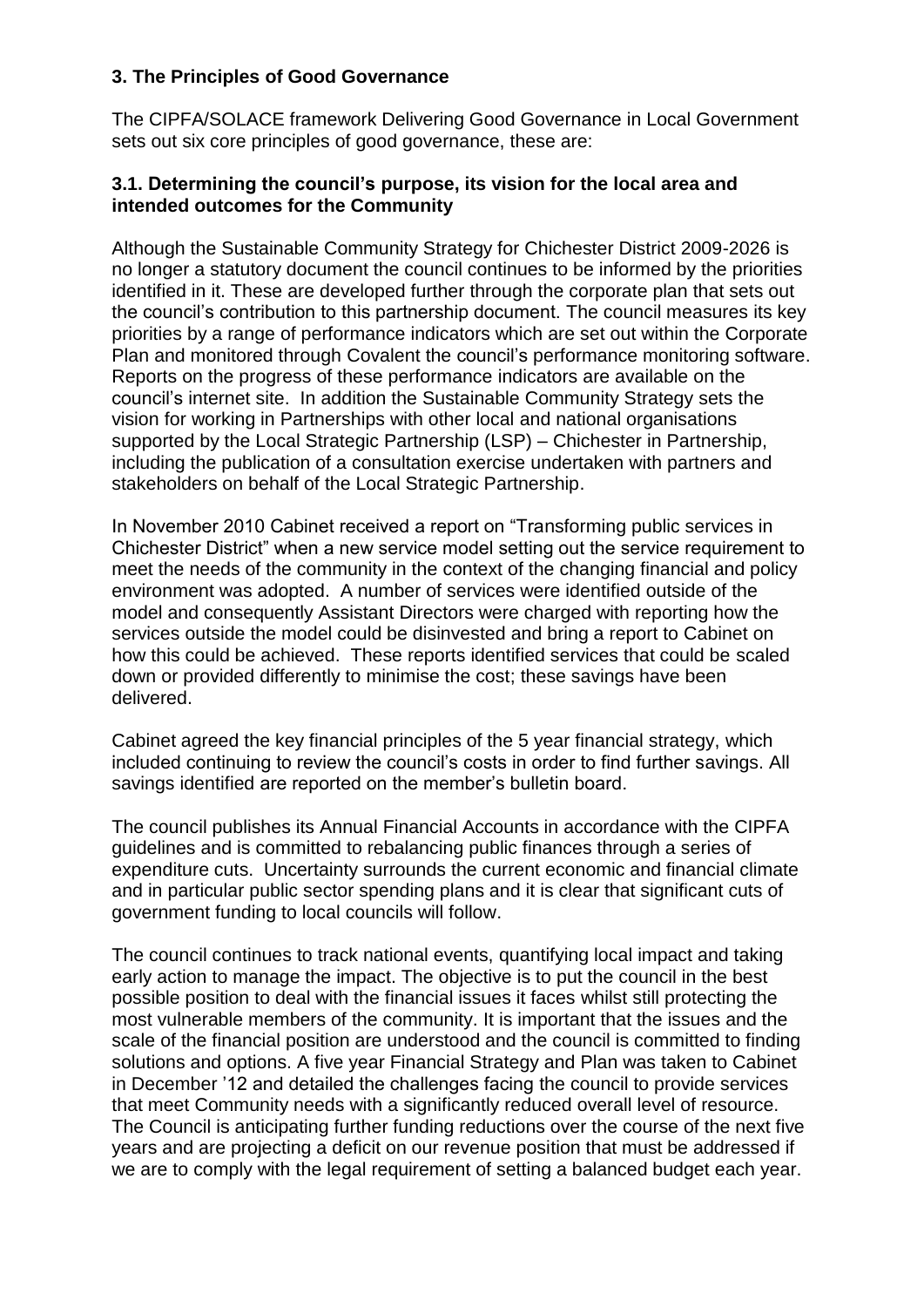### **3.2. Members and Officers working together to achieve a common purpose with clearly defined functions and roles.**

The council's Constitution clearly defines the roles and responsibilities of the Chief Executive, Chief and Senior Officers, Members and Committees and outlines procedural standards, scheme of delegation and protocol on Member/Officer relations. The constitution was reviewed, updated, and considered by Cabinet and approve by Council in May '13. The Leader, Cabinet Members and the Committee Chairmen and deputies receive verbal briefings from the Senior Officers on a regular basis and all Members receive pre-Council briefings and workshops in particular the Local Plan. Members receive monthly bulletins through the council's intranet site.

The Principal Solicitor is the council's Monitoring Officer who is responsible for legal compliance and works with departments to advice on legal issues across the Council.

The District Treasurer is the assigned Section 151 Officer; overall financial responsibilities for this role are detailed within the Constitution. In 2010 CIPFA produced a statement on the "Role of the Chief Financial Officer in Local Government"; the council conforms with the statement in all aspects except for the District Treasurer sitting on the management team. The District Treasurer reports directly to the Chief Executive providing a degree of independence and attends committees and management team meetings when necessary.

Partnership Guidance was published in 2012 to assist staff when setting up a Partnership. A central register of all partnerships is maintained so that governance arrangements can be monitored. CMT will identify the high risk partnerships (Strategic & Operational) where the council is most at risk. In July 2012 staff and members from the Corporate Governance and Audit Committee met to examine in detail the workings of the Healthier Chichester Partnership, West Sussex Waste Partnership and Better Together. Three recommendations were made around Governance, reviewing Partnerships and updating Partnership guidance. A further report will come back to Corporate Governance & Audit Committee on the key Partnerships.

## **3.3. Promoting our Values and Upholding High Standards of Conduct and Behaviour**

The culture of the organisation is founded upon good organisational performance, external recognition, high staff morale and good employee attitude to internal controls. The Workforce Development Plan 2010-2014 sets the council's vision for providing good quality relevant services to the community, while the Constitution incorporates a Member's and Employees Code of Conduct and a protocol on Members/staff relations. Members conduct is monitored by the Standards Committee who also investigates allegations of misconduct by Parish Councillors. There is a complaints procedure in place for the council to receive and investigate any complaints made against its Members or staff as well as a Register of Interests.

The council takes fraud and corruption and maladministration very seriously, the culture of the council sets the foundation for the prevention of fraud and corruption by creating an environment that is based upon openness and honesty in all council activities and has the following policies in place, which aim to prevent or deal with such occurrences: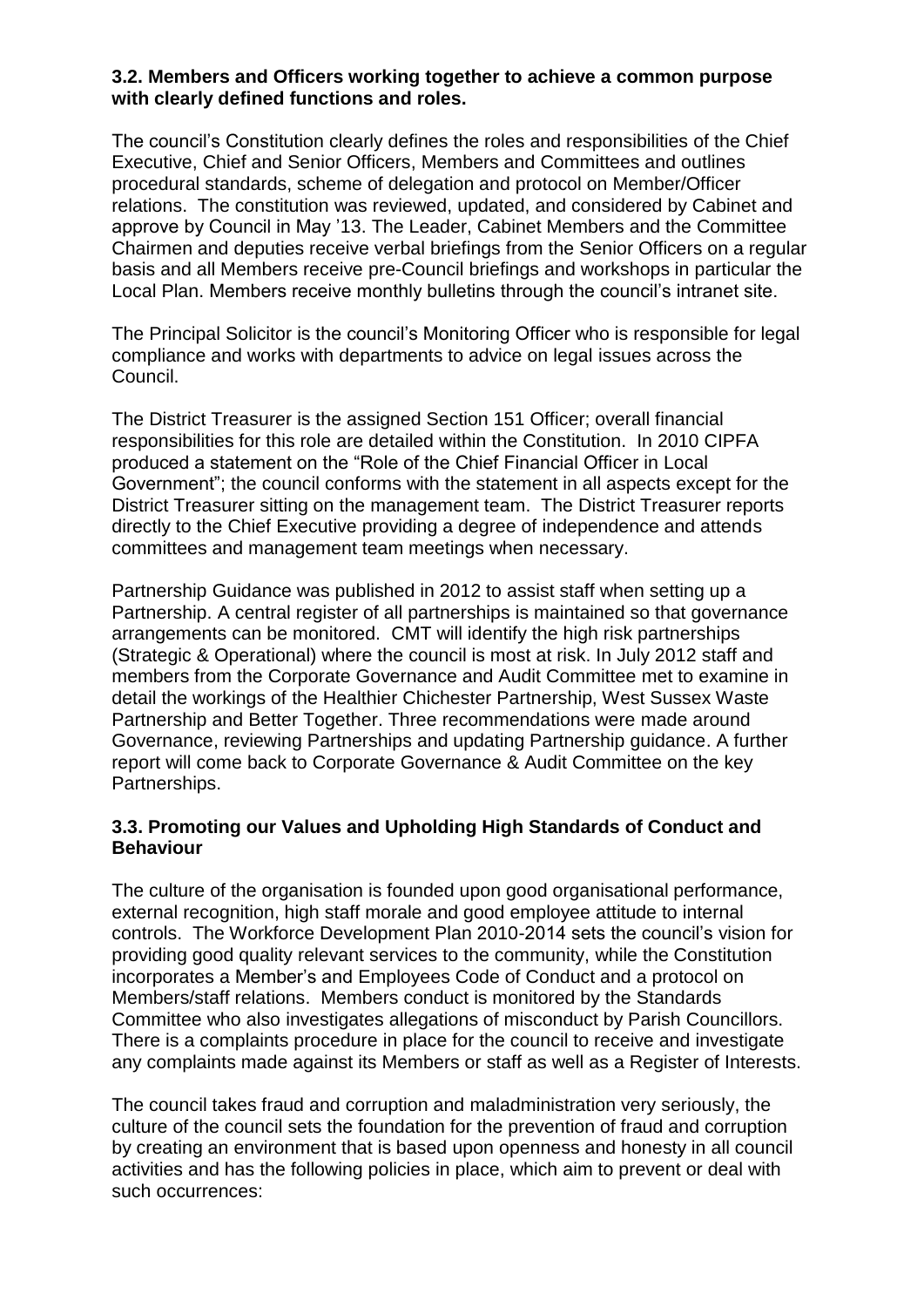- Anti-Fraud and Corruption Policy
- Whistleblowing Policy There was one Whistleblowing case in 2012-2013.
- HR Policies regarding discipline of staff The number of staff dismissed in 2012-2013 was 6.

The council's Anti-Fraud and Corruption Policy is reviewed annually and any amendments are subject to the approval of the Corporate Governance and Audit Committee.

A new Members Code of Conduct was adopted by the council in October 2012. The code details the general obligations of members of Chichester District Council. It is the member's responsibility to comply with the provisions of the code. There is also a register of member's interests which is available on the council's website.

The council has a Corporate Complaint Procedure, forms and guidance for which is available on the council's website. Results of complaints investigated together with the report on all complaints dealt with by the Local Government Ombudsman are reported annually to the Corporate Governance and Audit Committee.

## **3.4. Taking informed and transparent decisions and managing risk**

All cabinet reports are authorised by the relevant Director and reviewed by Legal & Finance before they are presented to the committee. The District Treasurer & Monitoring Officer will attend if required, answering specific questions raised by Members. The majority of reports presented to committees are reviewed by the Director of Support Services and Economy.

During 2012/2013 there was a breach in Contract Standing orders relating to the Car Parks service. A report will be taken to the Corporate Governance & Audit Committee which will give details of this breach.

The council's risk register is reviewed regularly and presented to the Corporate Management Team (CMT). Job descriptions of Senior Officers reflect their "Risk Management Responsibilities" and Internal Audit's Annual Audit Plan is drawn up using a risk-based approach, commenting on Risk Management in the area under review in their report. On an annual basis the council's Risk Register which includes new and emerging risks is presented to the Corporate Governance and Audit Committee, the last report was presented in March 2013. The three highest risks identified in the Corporate Risk Register were:-

- The impact on the council of future grant settlement calculations
- Continuation of the current recession and loss of external income streams
- Local Plan failure to gain approval on housing requirements

In March 2012 the Corporate Governance & Audit Committee agreed to set up a task and finish group of officers and Members to review any new risks and to review the risk register. In a separate exercise Zurich, the Councils Insurers were commissioned to look at strategic risks. This has now been completed and has been reported to Corporate Governance & Audit Committee. Action Plans have been completed which give details of how the council will mitigate the identified Operational and Strategic Risk.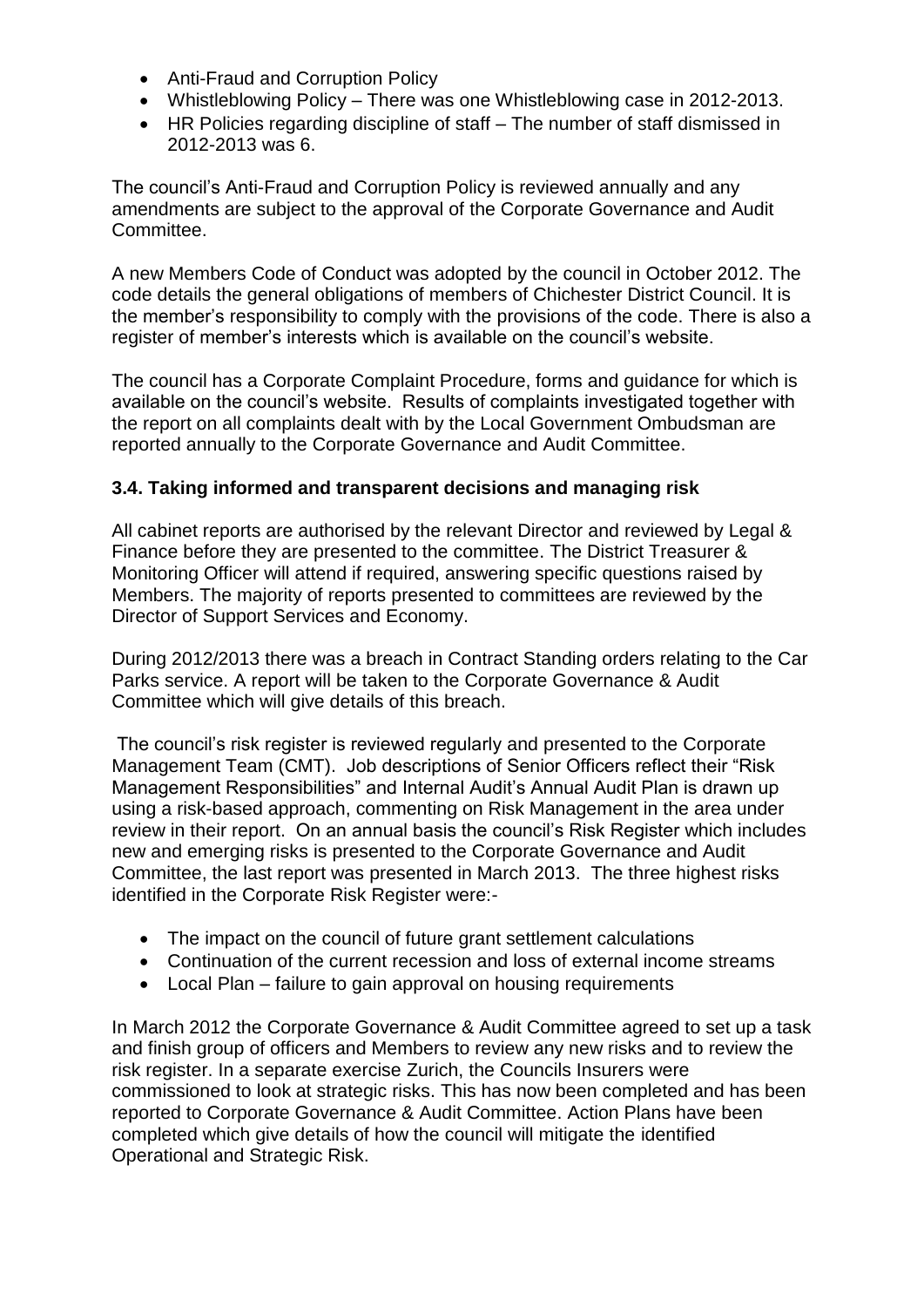Major projects incorporate a full risk assessment prior to action being taken. As the project progresses a risk assessment is included in the Project Initiation Document (PID) to committee and during the project risks are reviewed with the cabinet member concerned and updated as necessary.

The council's insurers Zurich have prepared a Business Impact Analysis and will report their findings to CMT in June '13. Once the report has been published the Health & Safety Manager will work with services to implement Zurich's findings for services that are deemed critical and ensure business continuity plans are prepared. No formal testing of the major systems has been undertaken in 2012-2013, however, desktop reviews were undertaken the last being in October 2011. No service specific feedback was given on the adequacy of their Business Continuity Plans. However, general advice was given relating to aspects of Business Continuity across the organisation at the Annual Business Continuity Management Meeting in February 2012. A report on the functionality and use of Shadow Planner, which is the council's business continuity software, was taken to the Corporate Governance and Audit Committee in March 2012 and an upgrade of the Shadow Planner software was undertaken and further training was started but has not been completely rolled out to all administrators. A number of incident occurred (Snow, Floods and Fire at the Depot) with no or minimal impact on service delivery.

During the period 2012 / 2013 the Development Management Service experienced significant difficulties processing planning applications for the South Downs National Park Authority (SDNPA). Over a period of time this had a knock on effect to areas outside of the Park. This occurred due to the SDNPA's IT system going live without sufficient testing; there was also a lack of processes and procedures in place. Development Management officers met with the SDNPA, and prepared an action plan to overcome the problems that had been identified. Since the Action Plan was implemented significant progress has been made with processing of planning applications. The SDNPA has also employed an IT consultant to overcome the IT issues that were affecting the Development Management Service.

### **3.5. Effective Management – Capacity and capability of Members and Officers**

A comprehensive induction and training programme exists for officers and Members. The training programme incorporates dealing and understanding new and current legislation, understanding their role as a ward member and developing their personal skills. Training programmes for staff are incorporated into staff appraisals and development programmes.

Member's attendance at meetings is recorded on the covalent system. In the event of continual non-attendance the matter would be passed to the leader of the political group concerned for action to be taken. The Outcome Management Group no longer meets. Performance issues relating to staff are dealt with by the Manager / Director and if it is considered necessary the Director will report by exception to CMT. An officers employee specification includes competencies, however a review will be undertaken to ensure that the competencies mentioned are up to date and relevant. Statutory officers have specifications that match the legislative requirements of their role.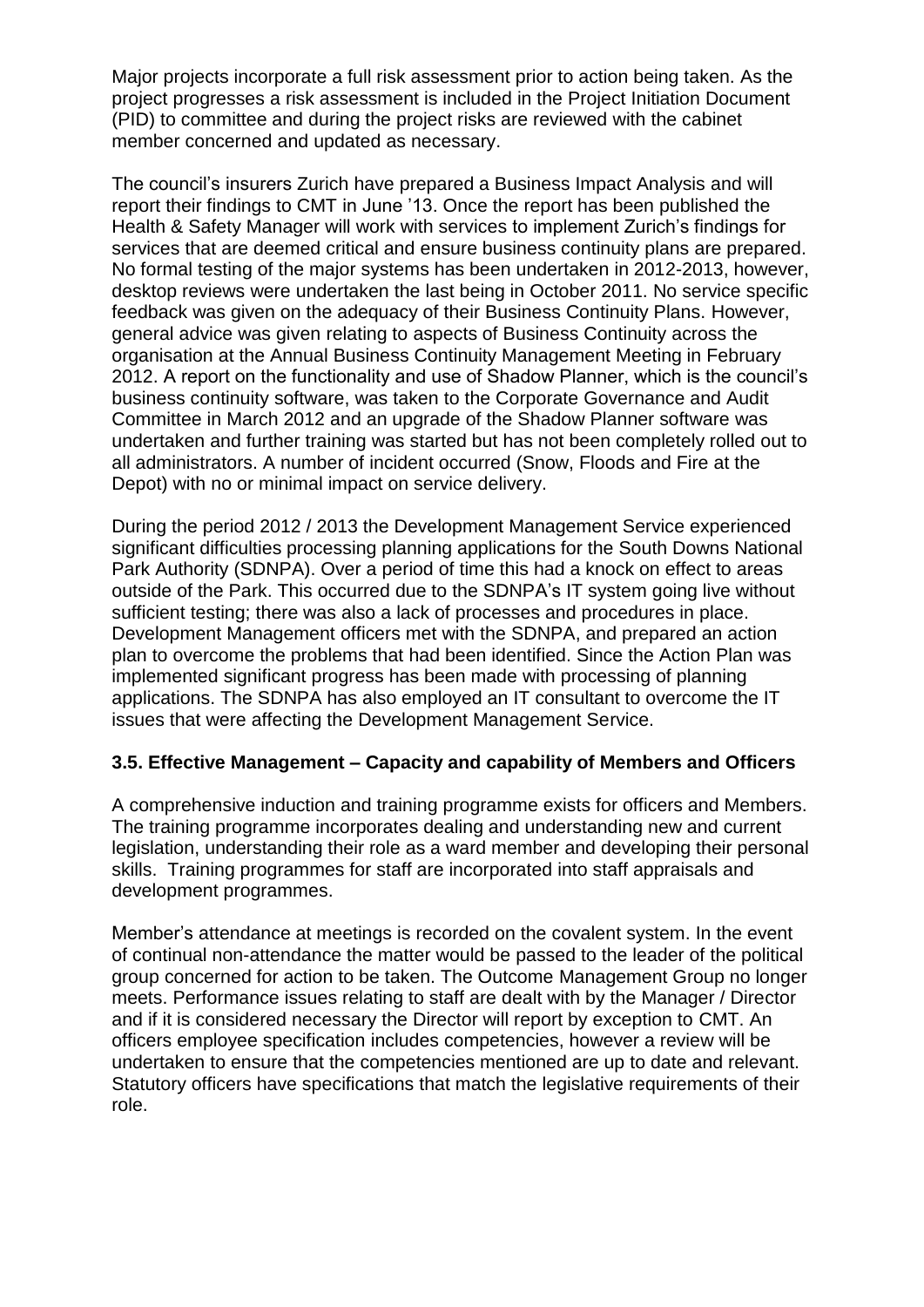## **3.6. Engaging with local people and other stakeholders to ensure robust accountability**

The council's committee meetings are held in public, the press and public are only excluded when the report is presented as a Part 2 item in accordance with Part 1 of Schedule 12A to the Local Government Act 1972.

The council publishes its vision, strategy, plans and performance information within the Annual Report which is subject to scrutiny from the Overview and Scrutiny Committee. This, along with the Annual Statement of Accounts, disclosure of spend over £500 with officer remuneration and the Senior Staff pay policy is published and made available to the public.

The Petition scheme was reviewed during the summer of 2012. This involved consultation with members which suggested general support for retaining the Council's current scheme and electronic petition facility, but had raised the possibility of amending the threshold in the scheme so that 250 signatures would be required for a petition to be considered under the scheme. The Council's current contract with other councils in West Sussex, funded by Government grant, for the provision of epetition software will expire in December 2013. Cabinet received a paper in July to consider recommendations for the future of the scheme, who had regard to the need for a petition to demonstrate significant support from the community, but were concerned not to exclude small communities or minorities from participating. They also emphasised the role of elected members in representing the concerns of their communities. They also noted that the electronic petition facility has been used only once, and felt that an evaluation should be made of its value for money before continuing it beyond the present contract. It was resolved:

- (1) That the Petition Scheme be retained until December 2013, subject to the amendments as set out at Cabinet, and then be reviewed.
- (2) That the threshold defining a petition should rise from 100 to 250 signatures, subject to an Equality Impact Assessment being carried out on petitions with less than 250 signatures.

On-line consultation methods have progressed during the year, with the purchase of webhost, which enables surveys to be designed, produced and analysed electronically. These surveys are accessed via the council's website. Facebook and Twitter continue to be used to promote consultation and links are used with the West Sussex e-panel to promote the surveys generally.

On-line polls have continued to be used, which allows members of the public to provide their views on a range of topics that the council are involved with.

Several consultation exercises have been carried out, which include:

- Council Tax
- Public Conveniences
- Introduction of Pay on Exit at Avenue De Chartres Car Park
- Westgate Leisure
- Community Safety Partnership
- $\bullet$  Local Plan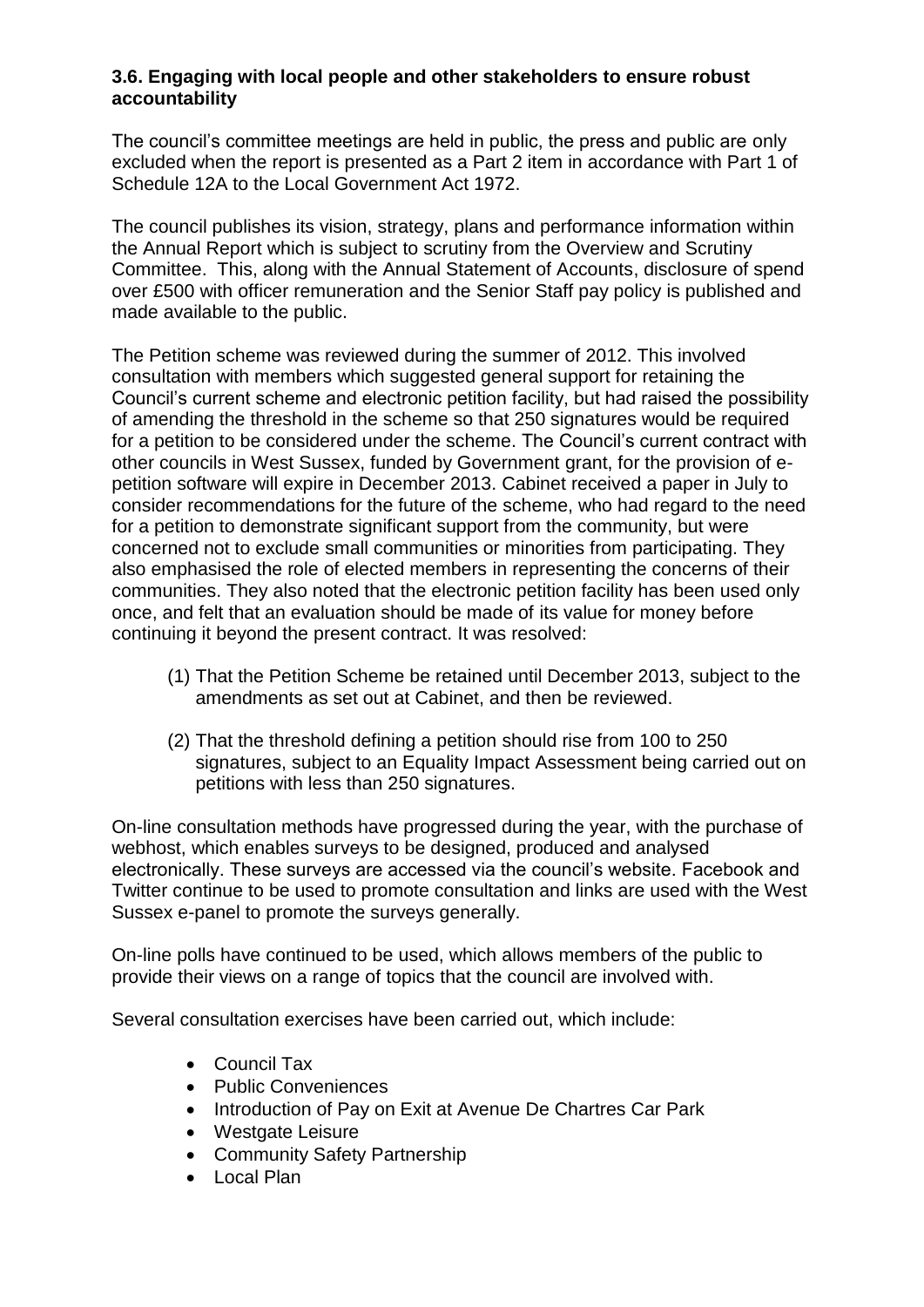Community Forums - Regular meetings with Parish Councils have continued at forum level over the year. These meetings are held quarterly and provide a mechanism to engage with the parishes and to communicate and review information collectively.

The council continues with its work on Youth Engagement, the Community Wardens main areas of activity are encouraging and increasing community involvement, dealing with environmental issues (e.g. graffiti, litter, abandoned cars, dog fouling etc.) within the area by working with appropriate agencies working with police, police community support officers (PCSOs) and local communities to reduce crime, antisocial behaviour and fear of crime in the area including providing intelligence and evidence to the police and acting as a professional witness.

Sport development provide sport and leisure activities and events to increase opportunities for participation in sport and physical activity and improvement to health delivered directly and in partnership with other sports and leisure providers.

#### **4. Review of effectiveness**

The council has responsibility to review the effectiveness of its governance framework. The review of the effectiveness is undertaken by the work of the Corporate Management Team and the Directors who have responsibility for the development and maintenance of the governance environment. The Principal Auditor's annual report and comments made by the external auditor also adds to the effectiveness of the governance framework at the council.

The process that has been applied in maintaining and reviewing the system of governance includes the following elements:-

The council adopted a constitution to ensure it is efficient, transparent, and accountable to local people. Some of these processes are required by law; others are based on decisions made by the council. It is the responsibility of the councils Monitoring Officer who reviews the constitution as and when required to ensure that it continues to operate effectively.

The council is made up of 48 Council Members four of these Members take up the roles of Leader and Deputy Leader of the council, Chairman and Deputy Chairman. The Leader and Deputy Leader plus five Cabinet Members are appointed with specific areas of responsibility.

There is an Overview and Scrutiny Committee which has the authority to require explanations from senior staff, committee / panel / forum chairmen or any councillor in discharging their responsibilities as well as other organisations. They receive reports on performance in order to assist them in their duties and consider all Cabinet decisions under the terms of the call in provisions. In addition to our own Scrutiny function the council takes part in county wide joint scrutiny on issues of common interest.

In addition to the responsibilities outlined within the statement, the Corporate Governance and Audit Committee also has responsibilities for, control and monitoring arrangements for risk; review and determine the Internal Audit priorities based on the Governance issues and the risks assessments made; review progress / effectiveness and probity of Corporate Governance within the authority; report to full Council on significant issues or concerns raised; review and make recommendations to Cabinet and the council on the council's financial regulations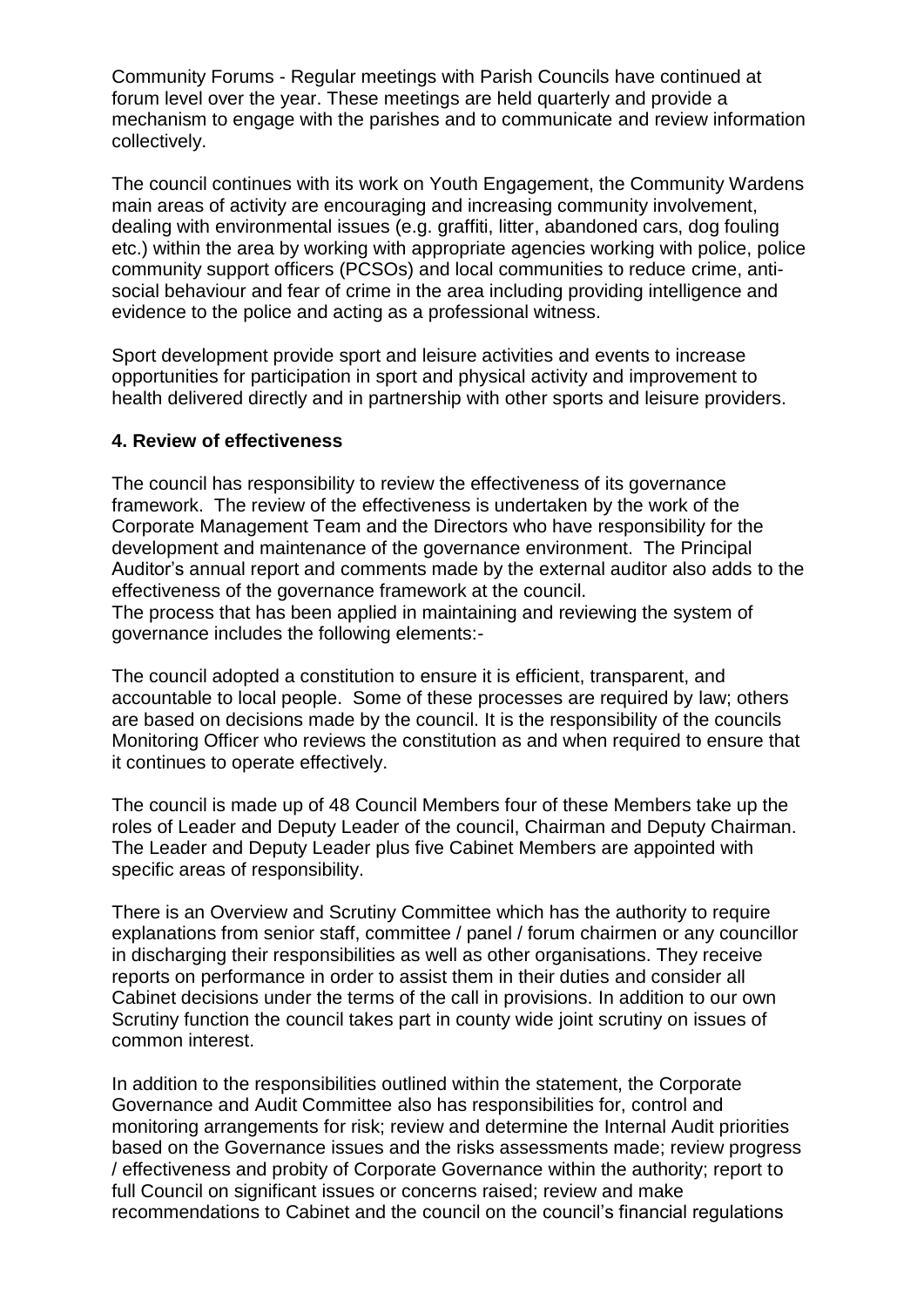and contract standing orders; consider reports from the District Treasurer on the council's financial control system, the council's insurance policies and self-insurance arrangements; monitor the operation of the Members Allowance scheme, approve annually the final accounts of the council and as required to monitor the efficiency of the council's services. The Corporate Governance & Audit Committee meet five times during the year, to consider regular reports from Internal Audit on system reviews, reports from the District Treasurer and Accountancy Services Manager in addition to Annual Audit and inspection letters from the External Auditor.

Following the Localism Act the Council agreed to set up a Standards task and finish group to look at the future workings of the standards regime and also to determine a terms of reference which were approved by Full Council.

At the Full Council meeting on the  $9<sup>th</sup>$  October members approved the new arrangements for the Standards Committee. The make-up of the committee will consist of seven members of the Council; there are two Sub Committees (Assessment Sub-Committee and Hearing Sub-Committee) made up of three Members of the Council a co-opted Independent Person and a Parish Councillor who are invited to attend meetings of the Sub Committees in an advisory capacity.

Internal Audit are responsible for reviewing the council's internal control system by reporting and where necessary making recommendations to management. Internal Audit reviews are designed to assess the effectiveness of the internal controls on which the council relies for managing risk. Each year an annual audit plan is approved by the Corporate Governance & Audit Committee an update of the plan is reported to committee at each of the meetings. In their annual report Internal Audit is required to report on the effectiveness of the section. Internal Audit reports on the three year plan and the annual plan. The make-up of the section, the number of audits that have been undertaken during the year, and any non-programmed work undertaken; this is agreed with the Chairman of Corporate Governance & Audit Committee in certain circumstances.

### **5. Significant Governance Issues**

| <b>Risk</b>                                                                        | <b>Mitigating Action</b>                                                                                                                                                                                                                                                                                  | Responsibility                                 | Target date                                                                                                                                                              |
|------------------------------------------------------------------------------------|-----------------------------------------------------------------------------------------------------------------------------------------------------------------------------------------------------------------------------------------------------------------------------------------------------------|------------------------------------------------|--------------------------------------------------------------------------------------------------------------------------------------------------------------------------|
| The impact on the<br>Council and the<br>future Grant<br>settlement<br>calculation. | The Council has identified<br>likely reductions from<br>government and from local<br>income streams. The report<br>to cabinet "Transformation of<br><b>Council Services"</b><br>emphasised the need to<br>continue to plan for the future<br>and to be able to "flex the<br>model" should the need arise. | <b>CMT, District</b><br>Treasurer &<br>Cabinet | Implement the<br><b>Deficit Reduction</b><br>Plan which will<br>identify<br>efficiencies or<br>increased income<br>to address the<br>expected shortfall<br>by 2017/2018. |
| Loss of external<br>income streams.                                                |                                                                                                                                                                                                                                                                                                           |                                                |                                                                                                                                                                          |
| <b>Business Continuity</b>                                                         | A report was undertaken on<br>the use of Shadow Planner<br>which is Business Continuity                                                                                                                                                                                                                   | Chief<br>Executive<br>Director /               | <b>Internal Audit</b><br>report - March<br>2012.                                                                                                                         |

The issues that the Council identified as risks in 2012-2013 are detailed below: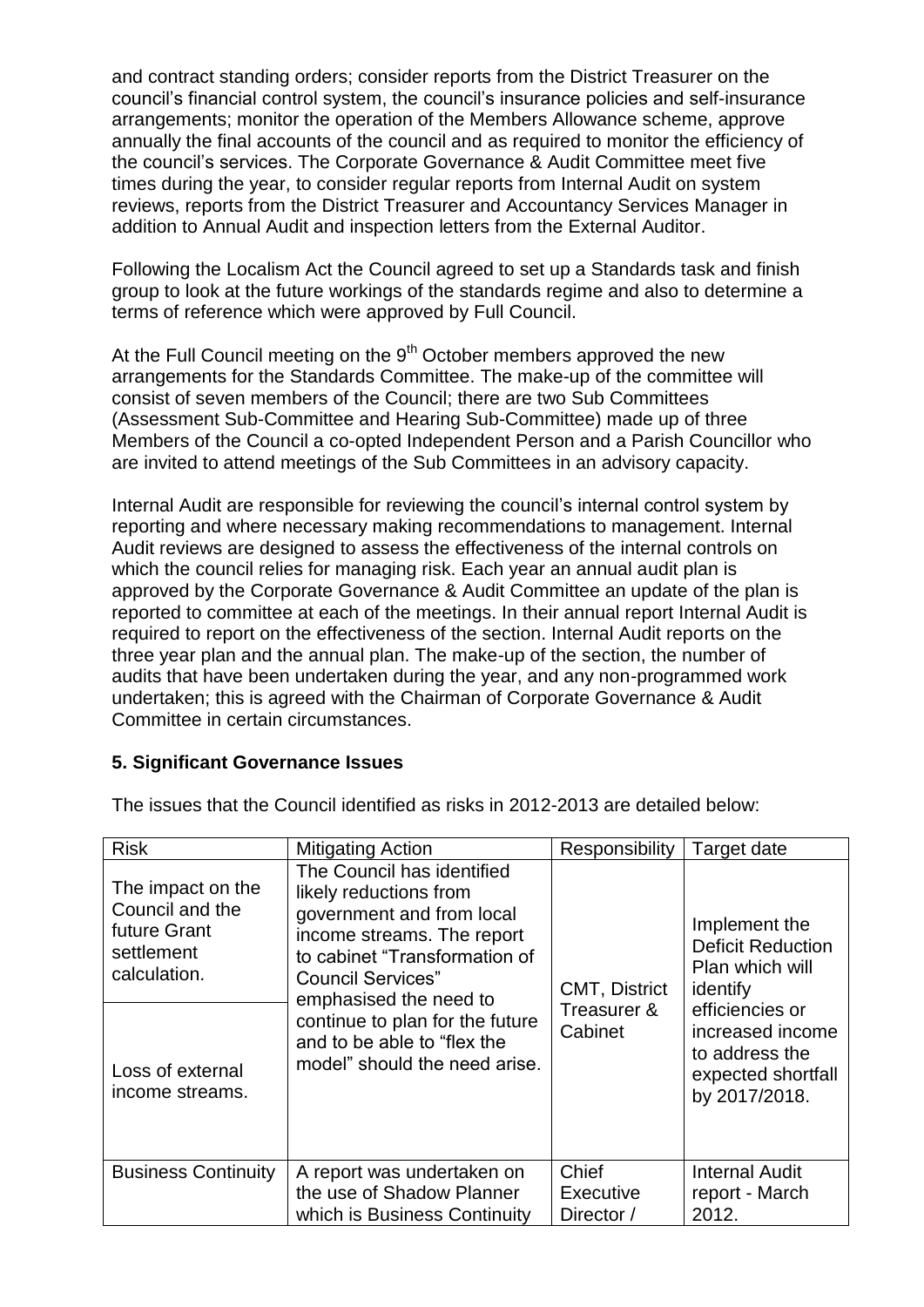| <b>Risk</b>                                                | <b>Mitigating Action</b>                                                                                                                                                                                                                                                                                                           | Responsibility                                                   | Target date                                                                                                                                                                                              |
|------------------------------------------------------------|------------------------------------------------------------------------------------------------------------------------------------------------------------------------------------------------------------------------------------------------------------------------------------------------------------------------------------|------------------------------------------------------------------|----------------------------------------------------------------------------------------------------------------------------------------------------------------------------------------------------------|
|                                                            | Software used by the<br>Council. The report identified<br>that Shadow Planner is not<br>working as it should. An<br>upgraded version of the<br><b>Shadow Planner software</b><br>has been released training<br>has started but has not been<br>rolled out to all Business<br><b>Continuity Administrators.</b>                     | Service<br>Manager                                               | Zurich has<br>undertaken a<br><b>Business Impact</b><br>Analysis and will<br>report to CMT in<br>June '13. The use<br>of Shadow<br><b>Planner for future</b><br>use needs to be<br>reviewed.<br>On-going |
| <b>Westgate Centre</b><br><b>Carbon Trust</b><br>contract. | The council has appointed a<br><b>Chartered Mechanical and</b><br><b>Electrical Services Engineer</b><br>to investigate the design and<br>installation of the heat and<br>power generating plant and<br>control systems. A provision<br>is being made for a Disaster<br>Recovery solution to ensure<br><b>Business Continuity.</b> | Cabinet /<br>Council and<br><b>CMT</b>                           | The functionality<br>of the Combined<br><b>Heat and Power</b><br>Engines (CHP's)<br>is being<br>investigated<br>further. Situation<br>On-going.                                                          |
| New Legislative<br>Requirements                            | The government are<br>consulting on a range of new<br>proposals. Service managers<br>are keeping a close watch on<br>changes that will impact on<br>their service area & regular<br>briefings are prepared for<br>members. The financial<br>consequences are built into<br>the medium term financial<br>planning.                  | CMT, Service<br>Managers,<br><b>District</b><br><b>Treasurer</b> | On-going                                                                                                                                                                                                 |
| Impact of the<br>Welfare / Benefit<br>reforms.             | The Council have undertaken<br>an extensive awareness<br>campaign to raise awareness<br>of the changes, and the<br>consequences for the social<br>housing sector.                                                                                                                                                                  | Cabinet /<br>Council, CMT                                        | On-going                                                                                                                                                                                                 |

The process of preparing the Annual Governance Statement has in itself added value to the Corporate Governance and Internal Control framework of the Council.